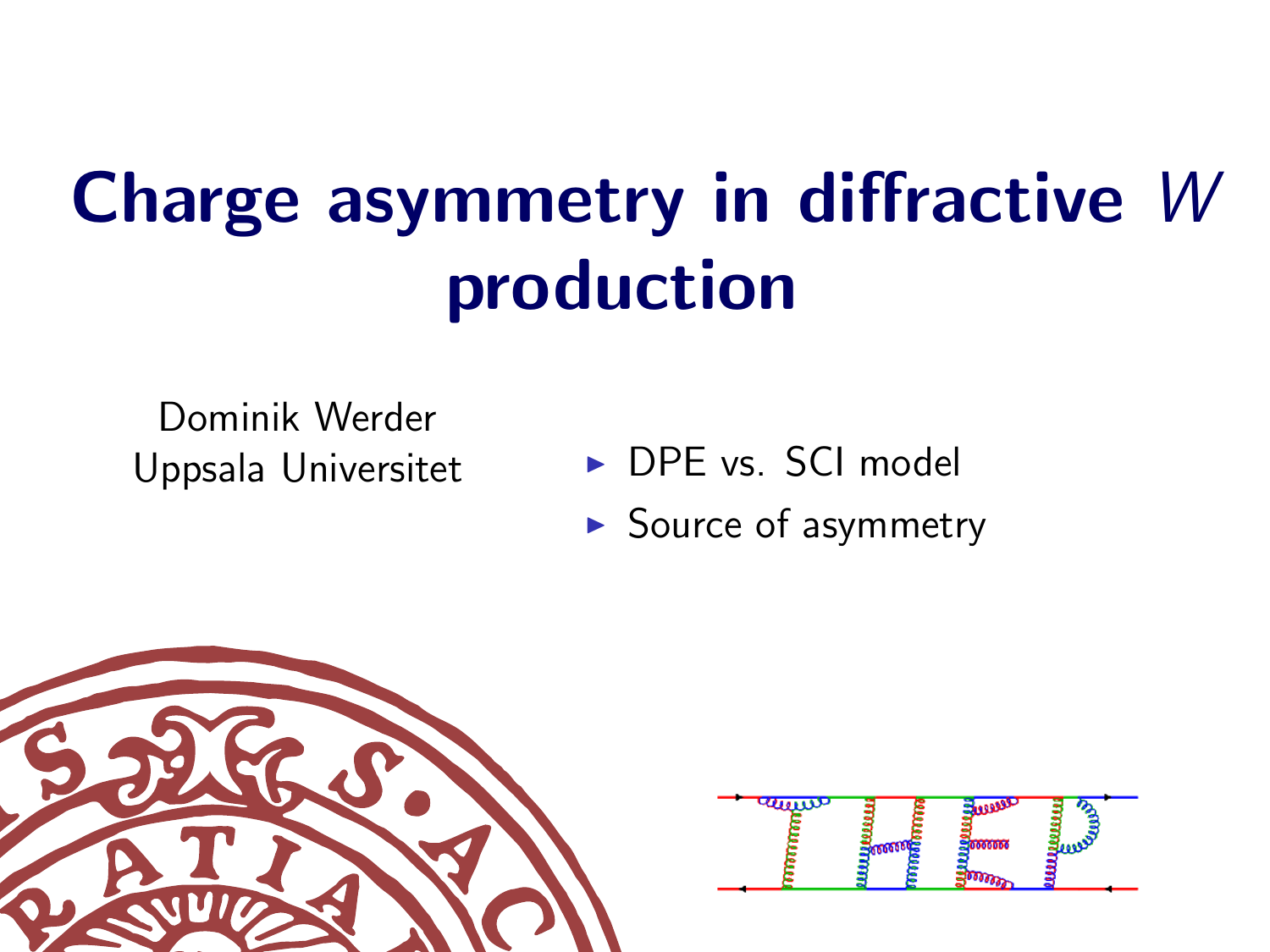## Via double Pomeron exchange

- $\triangleright$  Pomeron flux from initial protons
- $\blacktriangleright$  Hard scale resolves Pomeron content
- $\triangleright$  Vacuum quantum number exchange
- $\triangleright$  Diffractive PDFs are symmetric  $u = \overline{u}$  and  $d = \overline{d}$

$$
\blacktriangleright \; A(W_Y) = \frac{W^+ - W^-}{W^+ + W^-}
$$

► No  $W^{+/-}$  asymmetry possible

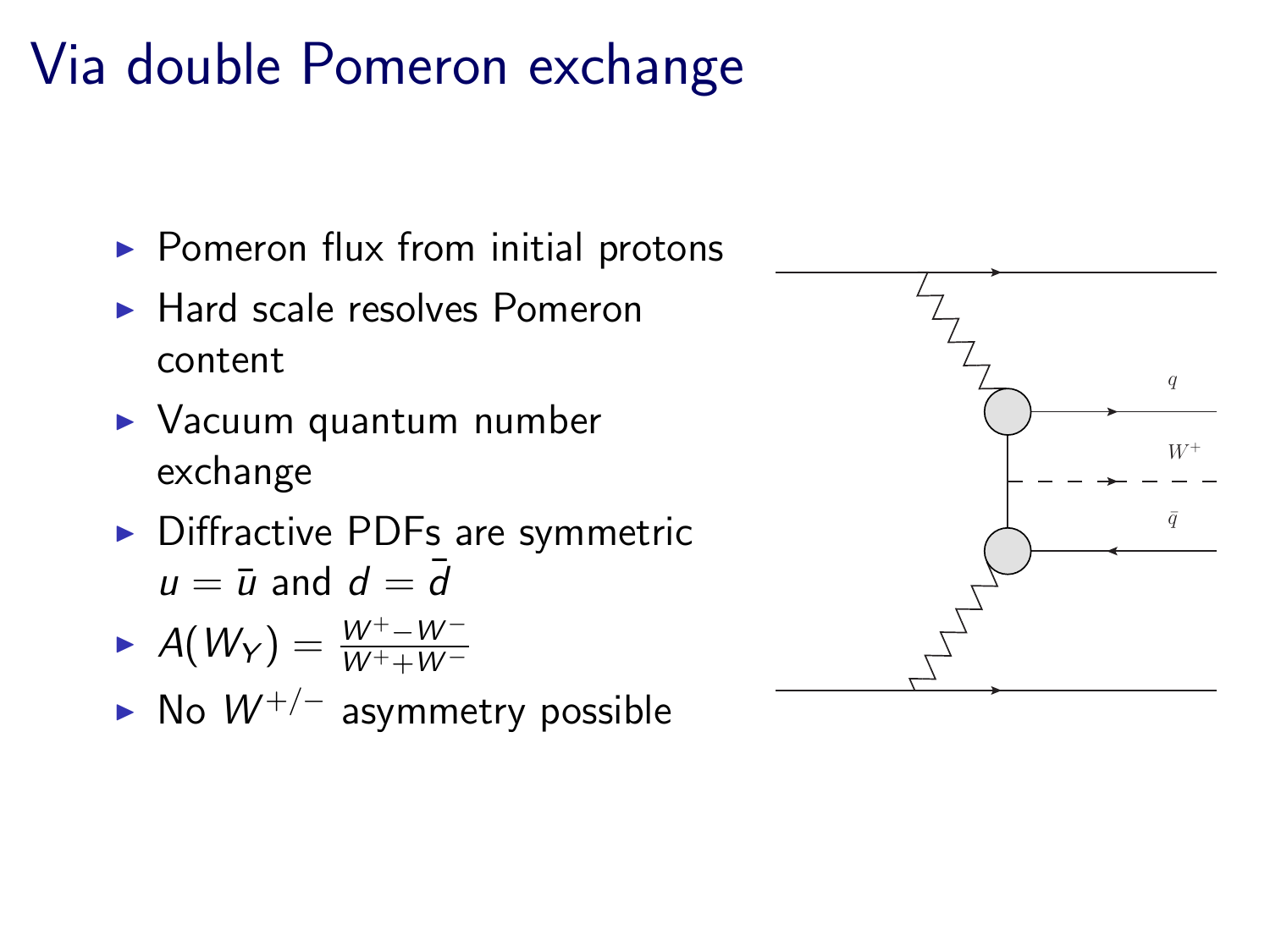## Via soft color interactions

- $\triangleright$  Produce W the inclusive way first
- $\blacktriangleright$  Hard matrix element
- $\blacktriangleright$  Parton showers
- $\triangleright$  Add soft color interactions Can change color topology
- Intact final proton only possible if flavor content is right
- $\blacktriangleright$  Last splitting must come from gluon
- $\triangleright$  Splitting from gluon is flavor blind
- ► No  $W^{+/-}$  asymmetry possible

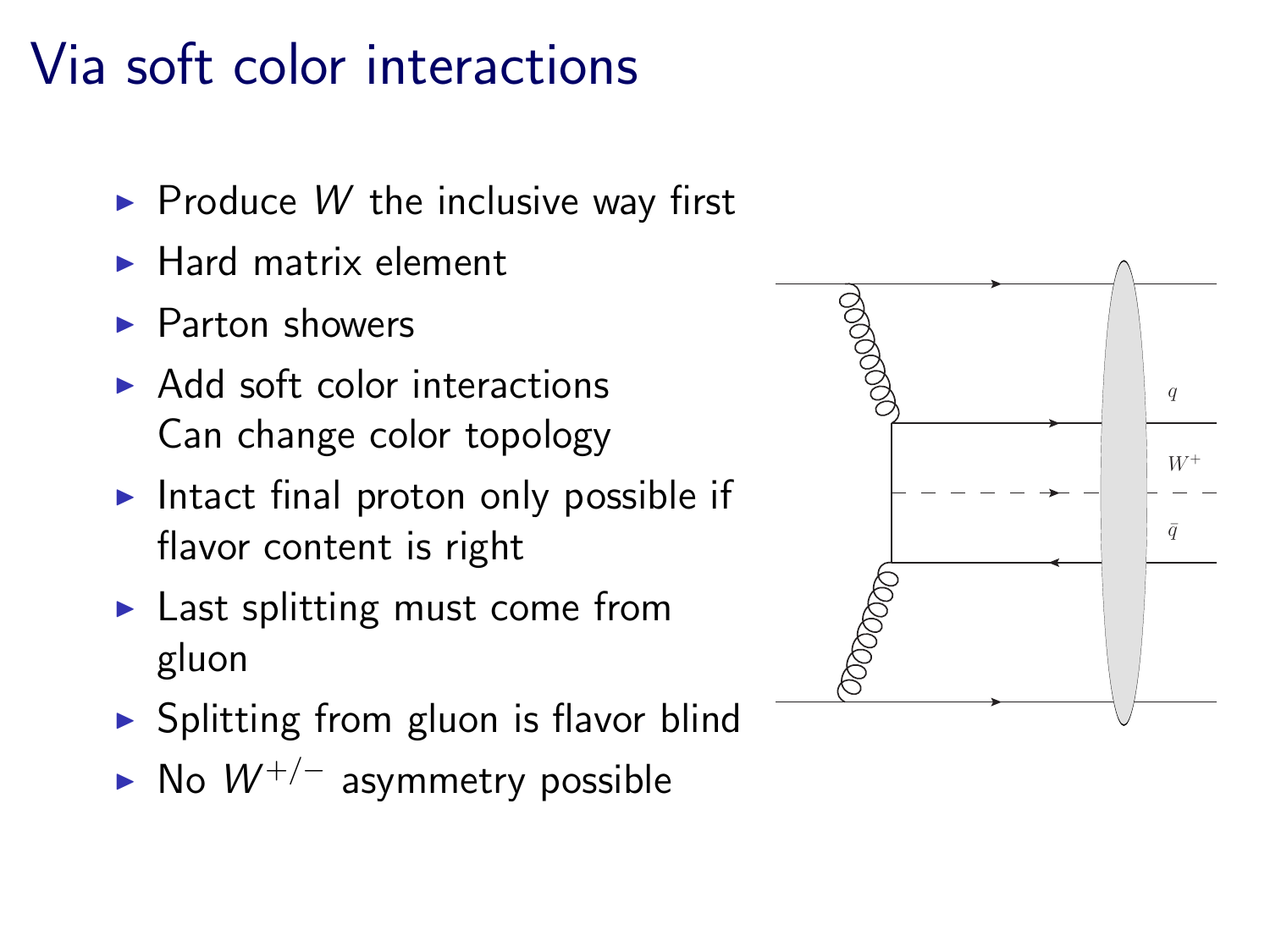#### The issue

Model predictions: [1]

- $\triangleright$  No asymmetry in DPE based MC: By construction
- $\blacktriangleright$  Charge asymmetry in Pythia 6.215 plus SCI

The observable:

 $\triangleright$  W plus two intact forward protons

[1] arXiv:1110.1825v1

$$
A(W_Y)=\tfrac{W^+-W^-}{W^++W^-}
$$

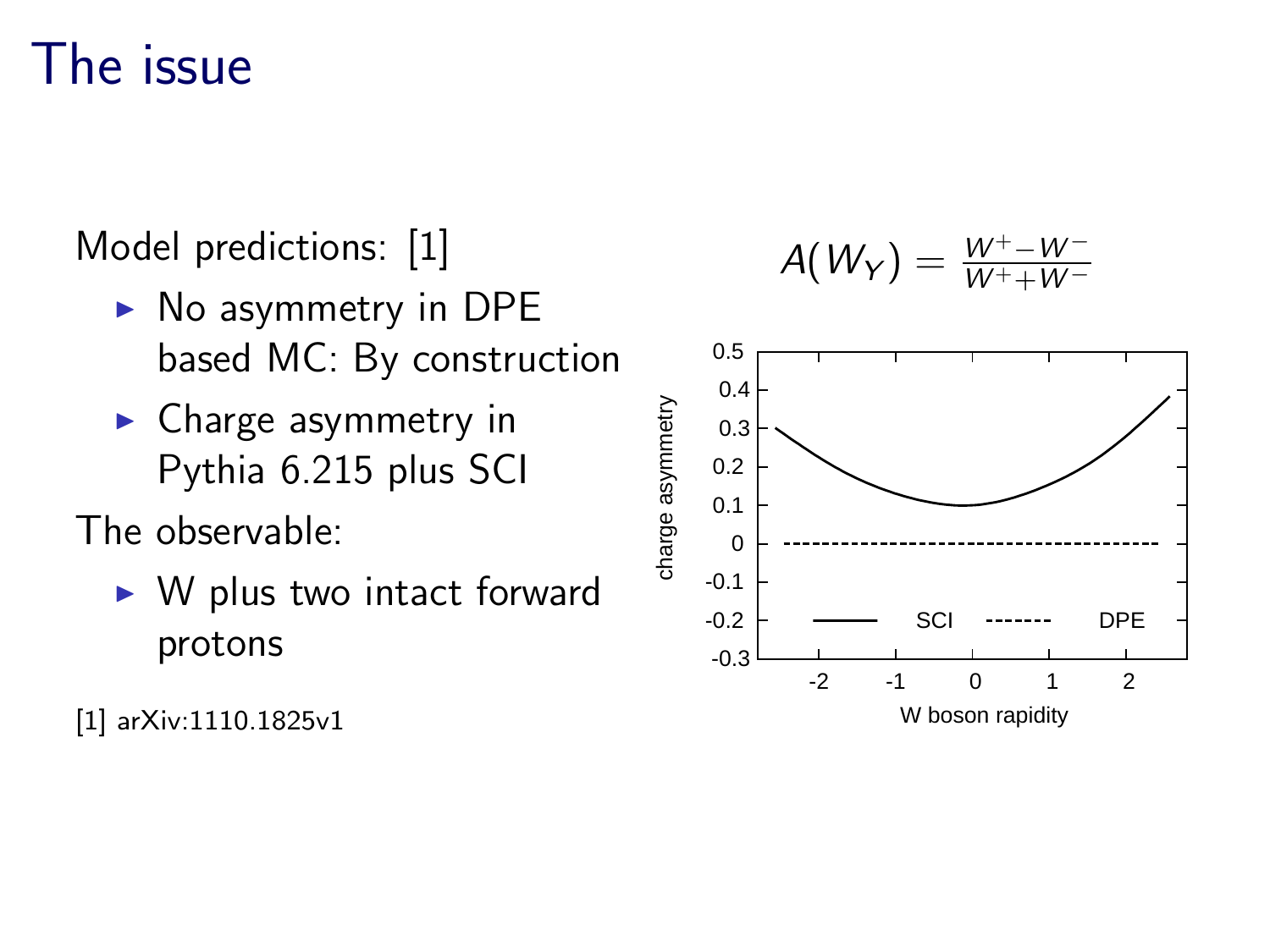## Investigate Pythia/SCI based model

Pythia 6.215 (PYEVNT) plus SCI

- $\blacktriangleright$  *W* asymmetry model prediction was reproduced Pythia 6.426 (PYEVNW) plus SCI:
- $\triangleright$  No asymmetry predicted Interesting:
	- $\triangleright$  *W* asymmetry already present in 6.215 without SCI and with symmetrized PDF

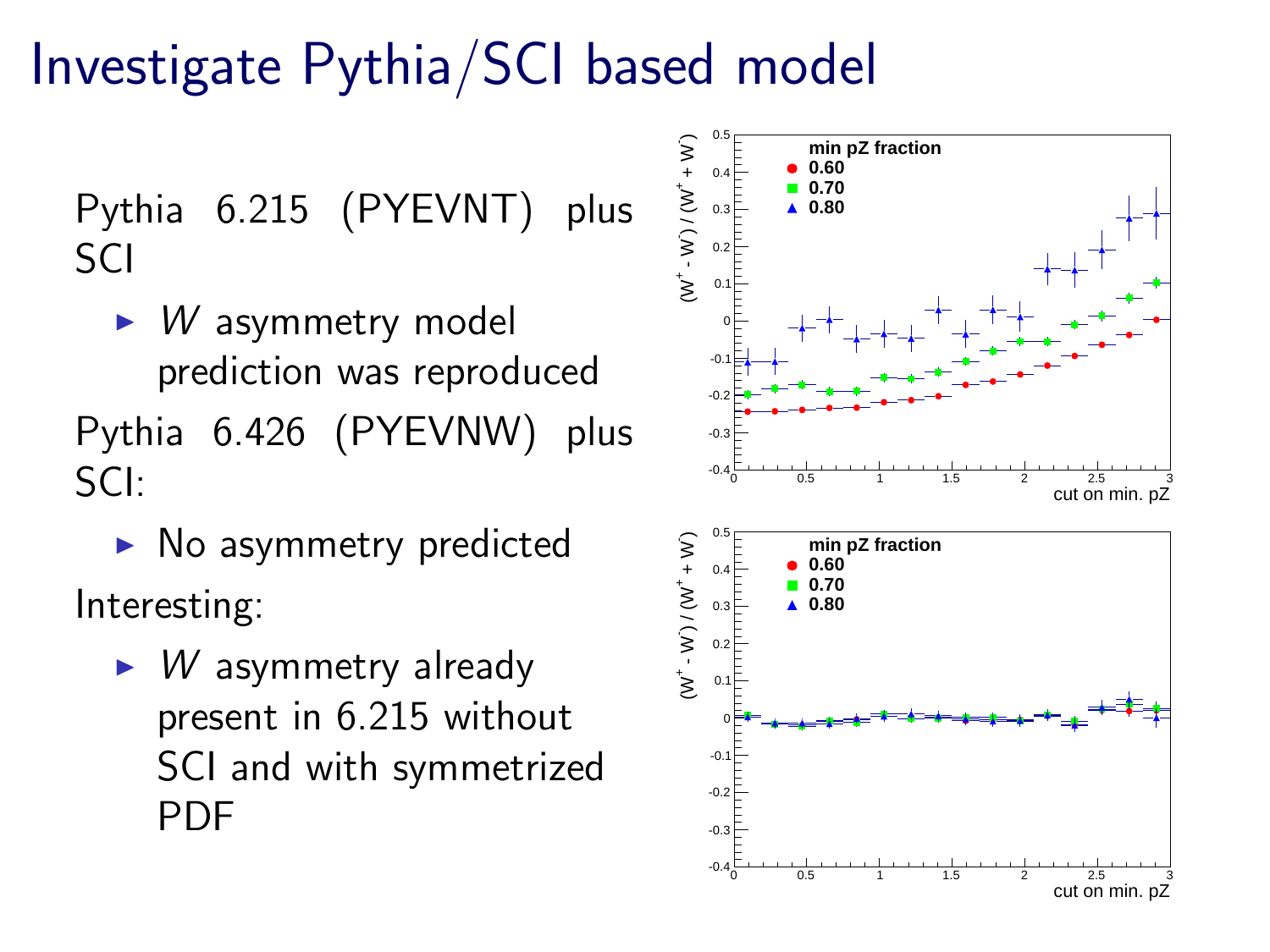## Very forward region



- $\blacktriangleright$  Forward diffractive peak
- $\triangleright$  Contamination from non-double-diffractive events for small  $x_F$ cut